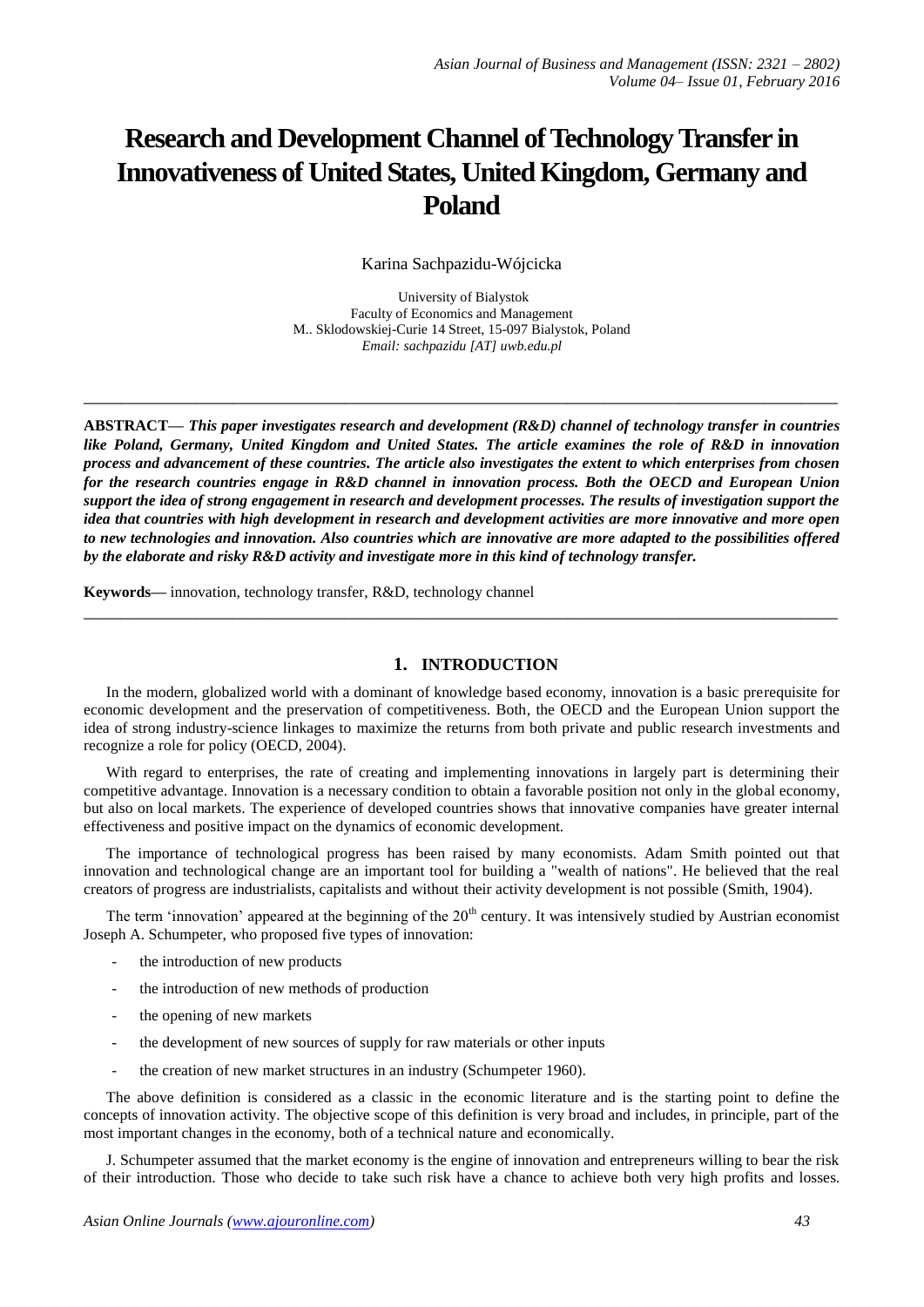Innovation is the destructive force of a creative (Schumpeter, 1960).

H. Chesbrough also makes clear, that companies which do not introduce innovations simply die. According to the author in today's world the only constant is change. The fact of being innovative companie is a guarantee of its success and survival regardless of its size and sector of industry. Innovations are essential in maintaining and developing existing businesses as well as emerging entities (Chesbrough, 2003). For most theories of innovation starting point is undertaking enterprises (Dunning, 2000).

Innovation process needs all scientific activities, technological, organizational, financial and commercial - including investments in new knowledge - leading to the implementation of technology in new or improved products and processes. Research and development (R&D) activity is only one element among these activities and can be taken in different stages of the innovation process. R&D can serve as an essential resource for innovative ideas, but also as a way of solving problems, which can be canceled at any moment of innovation process (Frascati, 2002).

Sources of innovation in enterprises can be split in two groups: internal and external sources. Research and development activity is an internal source of innovation.

An enterprise to carry out in-house R&D activities must have the necessary capacity to tangible and intangible. Companies conducting R&D may have extracted for this purpose R&D departments, laboratories or departments, designing. The R&D potential of company also provides their staff, R&D and earmarked for such an activity expenditure in total as well as expenditures on such activity.

## **2. METHODOLOGY**

The source of empirical data within this discourse were OECD, European Committee works, as well as national and foreign reports concerning innovativeness, technology transfer and research and development activity. The diagnosis of the enterprises innovativeness background is based on the analysis of the amount of information concerning results of statistics research by OECD in terms of innovation and development activity. The researches include enterprises within OECD data and OECD indicators on R&D expenditures, budgets and personnel that are derived from the OECD's Research and Development Statistics [\(RDS\)](http://www.oecd.org/sti/innovationinsciencetechnologyandindustry/researchanddevelopmentstatisticsrds.htm) database, which is based on the data reported to OECD and Eurostat in the framework of the joint OECD/Eurostat international data collection on resources devoted to R&D. The research include the data from Main Science and Technology Indicators database concerning enterprises from countries: Poland, Germany, United Kingdom, United States.

## **3. R&D AND INNOVATIVENESS OF ENTERPRISES**

The Global Innovation Index (GII) 2015 covers 141 economies around the world and uses 79 indicators across a range of themes. GII 2015 presents a rich dataset to identify and analyze global innovation trends. Switzerland, the United Kingdom (UK), Sweden, the Netherlands, and the United States of America (USA) are the world's five mostinnovative nations. The GII leaders have created well-linked innovation system where investments in human capital, combined with strong innovation infrastructures, contribute to high levels of innovativeness (GII, 2015).

The Global Innovation Index ranking which measures progress in innovation in all countries listed from all examined under the article countries United Kingdom on the first position, then United States, Germany and the last Poland. In the ranking of all countries all over the world United Kingdom was on the second place (only Switzerland was more innovative), United States took 5th place, Germany on the 12th position and Poland on the  $46<sup>th</sup>$  (GII, 2015).

R&D is one of the key policy areas that can secure technological potential and, therefore, innovation and economic growth. In order to reach the income level of high-income countries, low- and middle- income countries need to expand their access to technology and their capacity to use it (GII, 2015).

By 2013, total research and development spending in the OECD area grew 2.7% in real terms to reach USD 1.1 trillion. Its share in GDP remained unchanged from 2012 at 2.4%. This increase was driven by business R&D. Innovation relies not only on investment in R&D, but also on complementary assets such as software, design and human capital knowledge-based capital. Since the mid-1980s, OECD spending on basic research has increased faster than applied research and experimental development, reflecting many governments' emphasison funding scientific research. Basic research remains highly concentrated in universities and government research organizations. Firms investing in R&D are more likely to introduce innovations. In 2015, 28 OECD countries were using R&D tax incentives to support business R&D. This support accounted for nearly USD 50 billion in 2013. Demand also matters for innovation. Participation in procurement markets is more common among large firms than among SMEs, and is far more likely among innovative than non-innovative firms (OECD, 2015).

Gross domestic expenditure on research and development (GERD) is total intramural expenditure on research and development performed on the national territory during a given period. [Gross domestic expenditure on R&D s](http://ec.europa.eu/eurostat/statistics-explained/index.php/Glossary:Gross_domestic_expenditure_on_R_%26_D_%28GERD%29)tood at euro 272 [billion](http://ec.europa.eu/eurostat/statistics-explained/index.php/Glossary:Billion) in the 28 European Union countries in 2013. It was a 0.7 % increase on the year before, and 43.8 % higher than 10 years earlier in the year 2003. The highest level of gross domestic expenditure on R&D was in United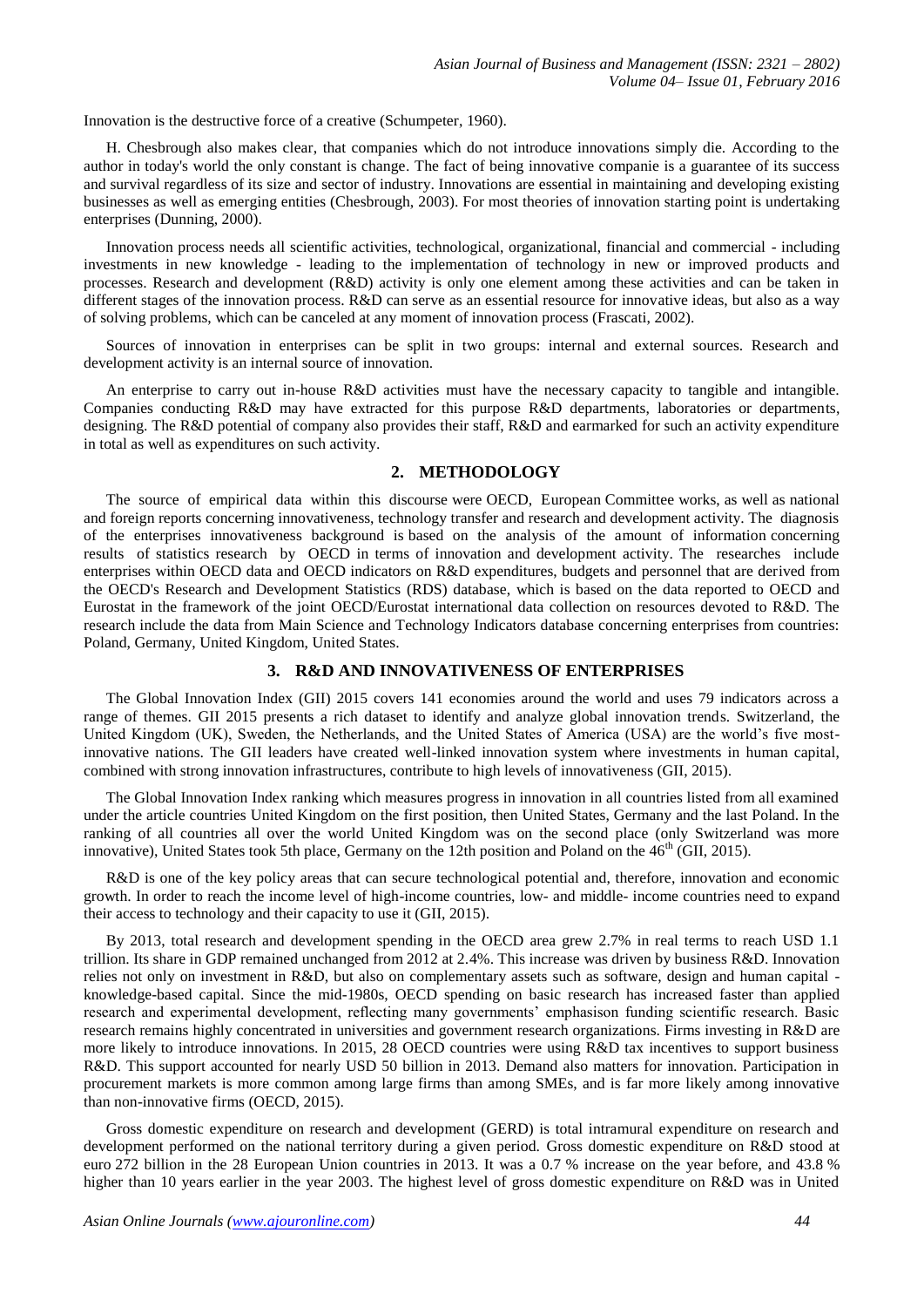states. In current PPP\$ about 456877 (see chart 1). The rest of countries were far away from that level, Germany spend in current PPP\$ 100991,37, United Kingdom 39858,83 and Poland 7918,12.



**Chart 1:** Gross Domestic Expenditure on R&D -- GERD (current PPP \$)

Source: own elaboration based on OECD statistics, Main Science and Technology indicators.

The goals of European Union for growth strategy due to the Lisbon Strategy, Europe 2020 and the proscribing a spending of 3% of the national GDP on R&D. European Commission presents the vision of a pan-European research zone in which research activities are concentrated and funding is allocated irrespective of national borders according to the needs of the knowledge-based economy, economic growth and employment. The strategy to achieve this objective is directed towards, the knowledge based economies and R&D policies, innovation and competitiveness (EU, 2009).

In examined countries the highest share of GERD as a percentage of GDP in 2013 year was observed in Germany - 2,85%, on the second place was United States – 2,73%, then United Kingdom – 1,63 and the last among the examined group was Poland – 0,87% (see chart 1). Compering to the year 2003 it was respectively 2,46% in Germany, 2,55% in United States, 1,67% in United Kingdom, 0,54% in Poland.





Source: own elaboration based on OECD statistics, Main Science and Technology indicators.

For innovativeness level of the economy it is important how the enterprises from each country investigate their money in R&D activity. The highest percentage of GERD performed by the business enterprise sector was observed in the 2013 year in firms from United States. About 70,58% of GERD were performed in US by business enterprises. Companies from Germany performed about 66,91% of GERD and from United Kingdom 64,51%.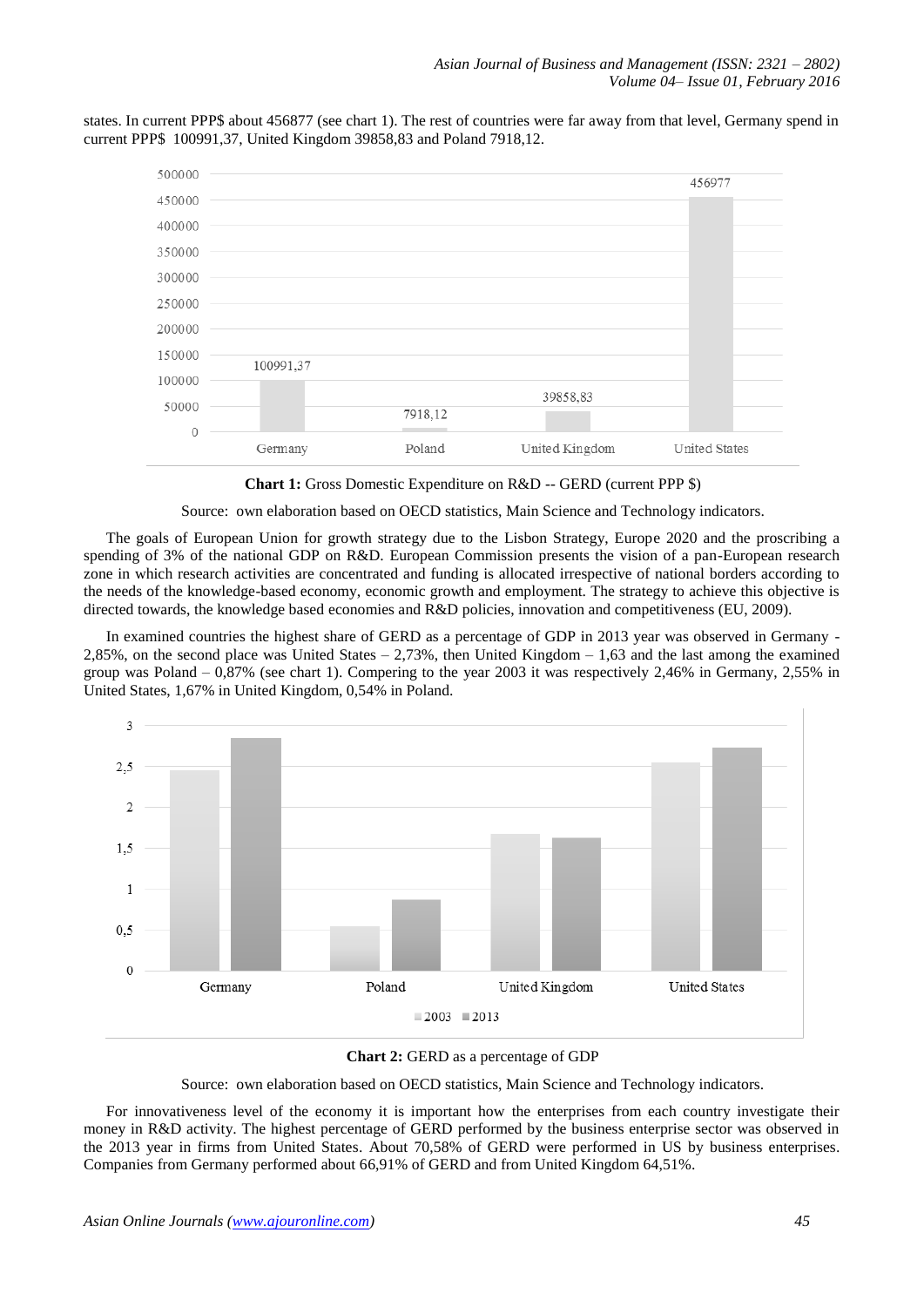The huge disproportion in the share of GERD performed by business sector is observed from all examined countries and Poland where only 43,62% of GERD were performed by enterprises (chart 3). The average stage of GERD percentage performed by business enterprises in United States, United Kingdom and Germany was in the years 2003- 2013 more or less constant. Due to Poland, it can be observed that the percentage of GERD performed by enterprises had been growing rapidly from the year 2010.





From innovativeness point of view of countries it is also important what is the level of financing the GERD as a percentage of GDP by public sector - government. The highest public financing percentage was observed in 2013 in Germany which also grew from the year 2003 (chart 4). Next and the last country where the government-financed GERD as a percentage of GDP grew from 2003 year was Poland. In United Kingdom and United States the governmentfinanced GERD as a percentage of GDP became smaller in the year 2013 than it was in 2003.



**Chart 4:** Government-financed GERD as a percentage of GDP

Source: own elaboration based on OECD statistics, Main Science and Technology indicators*.*

The performance of GERD performed by sectors differs in all examined countries (see table 2). The highest share of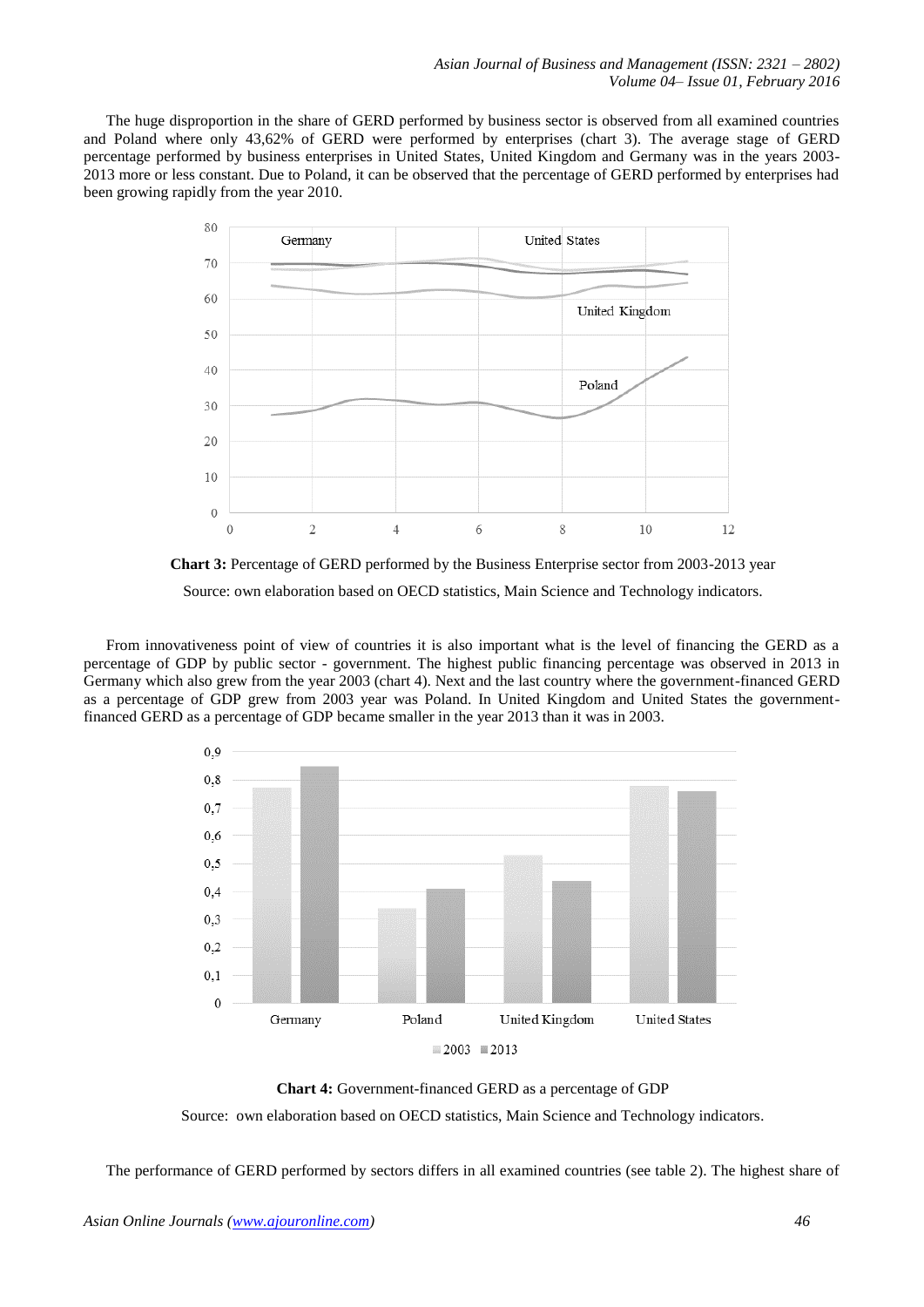government sector was in Poland, where it reached the level of 26,83% as well as the higher education sector which reached 29,26% of GERD performed by this sector. Private non-profit sector performed highest level of GERD in United States 4,1% as well as the business sector 70,58%. The highest percentage of GERD performed by abroad was in United Kingdom.

|                                  | Germany | Poland | United Kingdom | <b>United States</b> |
|----------------------------------|---------|--------|----------------|----------------------|
| Government<br>sector             | 15,09   | 26,83  | 7,31           | 11,17                |
| Higher Education<br>sector       | 18      | 29,26  | 26,3           | 14,15                |
| Private<br>Non-<br>Profit sector | No data | 0,29   | 1,88           | 4,1                  |
| Industry                         | 65,21   | 37,33  | 46,55          | 60,85                |
| <b>Business sector</b>           | 66,91   | 43,62  | 64,51          | 70,58                |
| By abroad                        | 4,37    | 13,12  | 20,65          | 4,45                 |

**Table 2**: Percentage of GERD performed by sector.

Source: own elaboration based on OECD statistics, Main Science and Technology indicators

Research and development activity is connected with intellectual property. Intellectual property is a blanket term for a number of different mechanisms for protecting the results of intellectual activity. The most common activity to protect the intellectual property is patent system. On the other hand data collected about quantity of patents allow to examine the level of innovativeness of examined under article countries.

The most successful in patenting activity in 2013 year were United States. They were much apart from the rest of examined countries. The number of patent applications filled under the PCT in 2013 year in US was 60066,54 and it grew importantly from the year 2003 (see chart 5). United Kingdom was not significant in patenting and Poland almost didn't have patent applications filled under PCT.